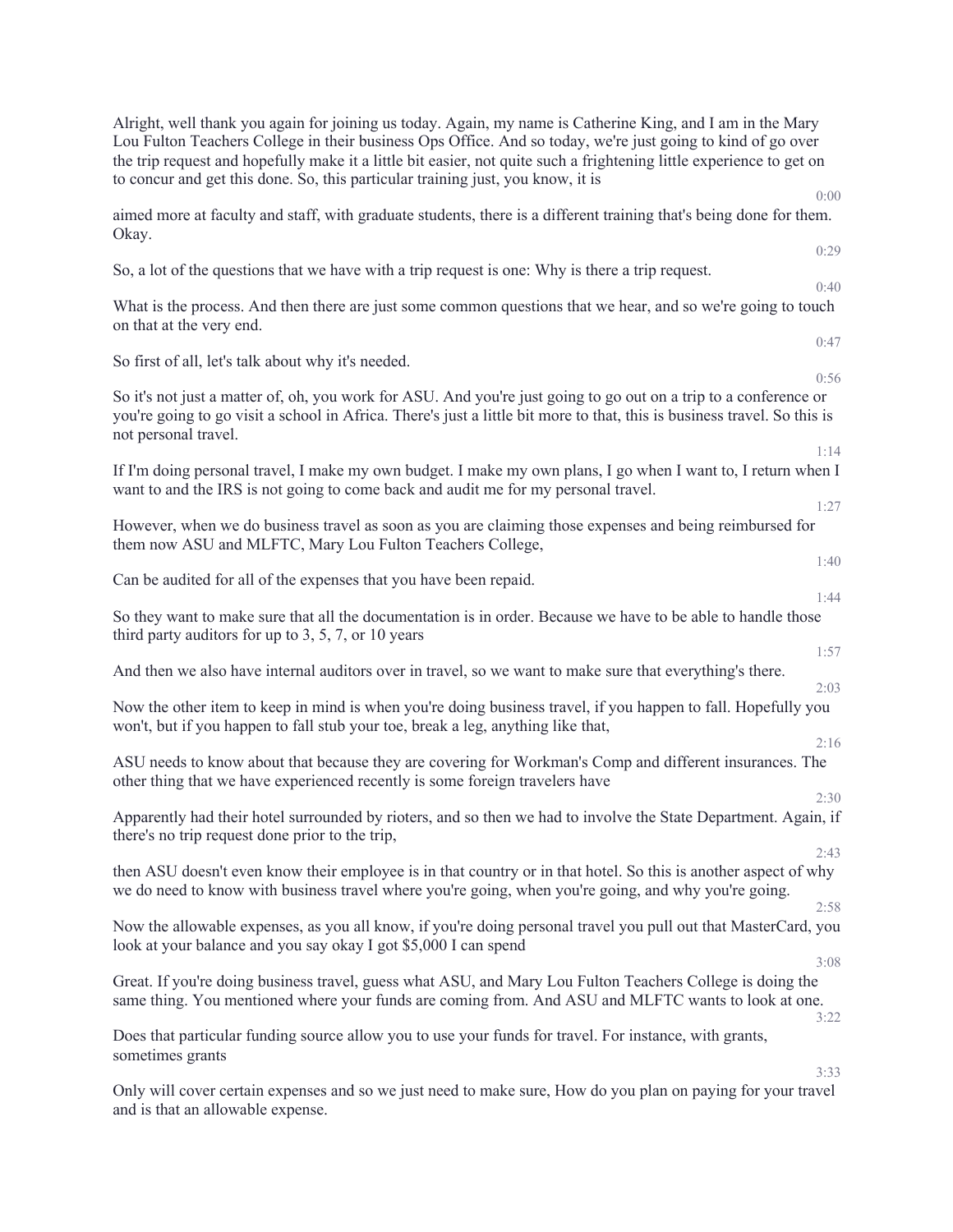| 3:35                                                                                                                                                                                                                                                                                      |
|-------------------------------------------------------------------------------------------------------------------------------------------------------------------------------------------------------------------------------------------------------------------------------------------|
| The business purpose. This is where oftentimes if you've done a trip request, we've probably sent it back to you<br>and said, hey, could you give us some more robust business purpose. Well,<br>3:46                                                                                     |
| I can understand as a business traveler, that if I'm going to a convention and I'm presenting. I'm probably going<br>to put the business purpose line.                                                                                                                                    |
| 3:54<br>Look, I'm going to the conference. I'm presenting. Whoo. It's business travel. well again we have third party<br>auditors that are kind of come in and look at that and say,                                                                                                      |
| Okay, so you presented it took you what 10 minutes to present and you were gone three days, give us a little<br>bit more. So that's why we're not picking on you but asking for just a bit more because we don't know. Maybe<br>you're networking. Maybe you're building ASU's            |
| 4:27<br>Brand. Thank you.                                                                                                                                                                                                                                                                 |
| 4:29<br>In different areas. So you're pushing number new fault the teachers college different aspects of that.                                                                                                                                                                            |
| 4:36<br>So whatever your business purpose is figure if you've actually kept it to about 40 characters you have not given<br>us enough information and we are going to send it back and ask for<br>4:46                                                                                    |
| More robust explanation. Again, not to pick on you, but because we do need to be able to hand that to an<br>auditor for the next three to five years, we'd rather not contact you when you're on a golf course in five years,<br>and ask you what you were doing in October of 2019.      |
| 5:02<br>I don't think you want to be bothered with that either.                                                                                                                                                                                                                           |
| 5:05<br>Now funding verification. Again, that's just a matter of making sure similar to allowable expenses is the money<br>there. We've had people say, Oh, we'll just use my discretionary funds.                                                                                        |
| 5:15<br>That's fantastic. We don't mind using your discretionary funds but sometimes you've already spent your<br>discretionary funds and you didn't realize it.                                                                                                                          |
| 5:23<br>And, you know, buying supplies or whatever. So we just need to make sure that what you think is there is<br>actually there and that you're covered                                                                                                                                |
| 5:32<br>Now coverage actually refers to. If you're faculty are your classes covered if your students have a question.<br>Who are they going to reach out to                                                                                                                               |
| 5:42<br>If you are staff your department is probably sending you, but in the off chance that they're not. And this is<br>something that you're seeking to help                                                                                                                            |
| 5:53<br>Expand your own professionalism that we do need to know that your work is covered, while you're gone, that<br>your desk is covered, and so that's what that References                                                                                                            |
| 6:03<br>So those are some of the different reasons why we do need the trip request. Now when it comes to travel<br>expenses. This actually was a headline on April 19 of this year.                                                                                                       |
| 6:16<br>And it was not Mary Lou Fulton teachers college. Thank you, that it wasn't. However, we also want to<br>continue to just follow the policies and procedures in the trip request and trip expenses so that we don't end up<br>in the headlines for misuse of travel expense funds. |
| 6:35<br>So then what are the steps for the pre approval. Why do we say, hey, please don't give us your trip request at                                                                                                                                                                    |
| six o'clock and catch the flight at seven.<br>6.45                                                                                                                                                                                                                                        |

46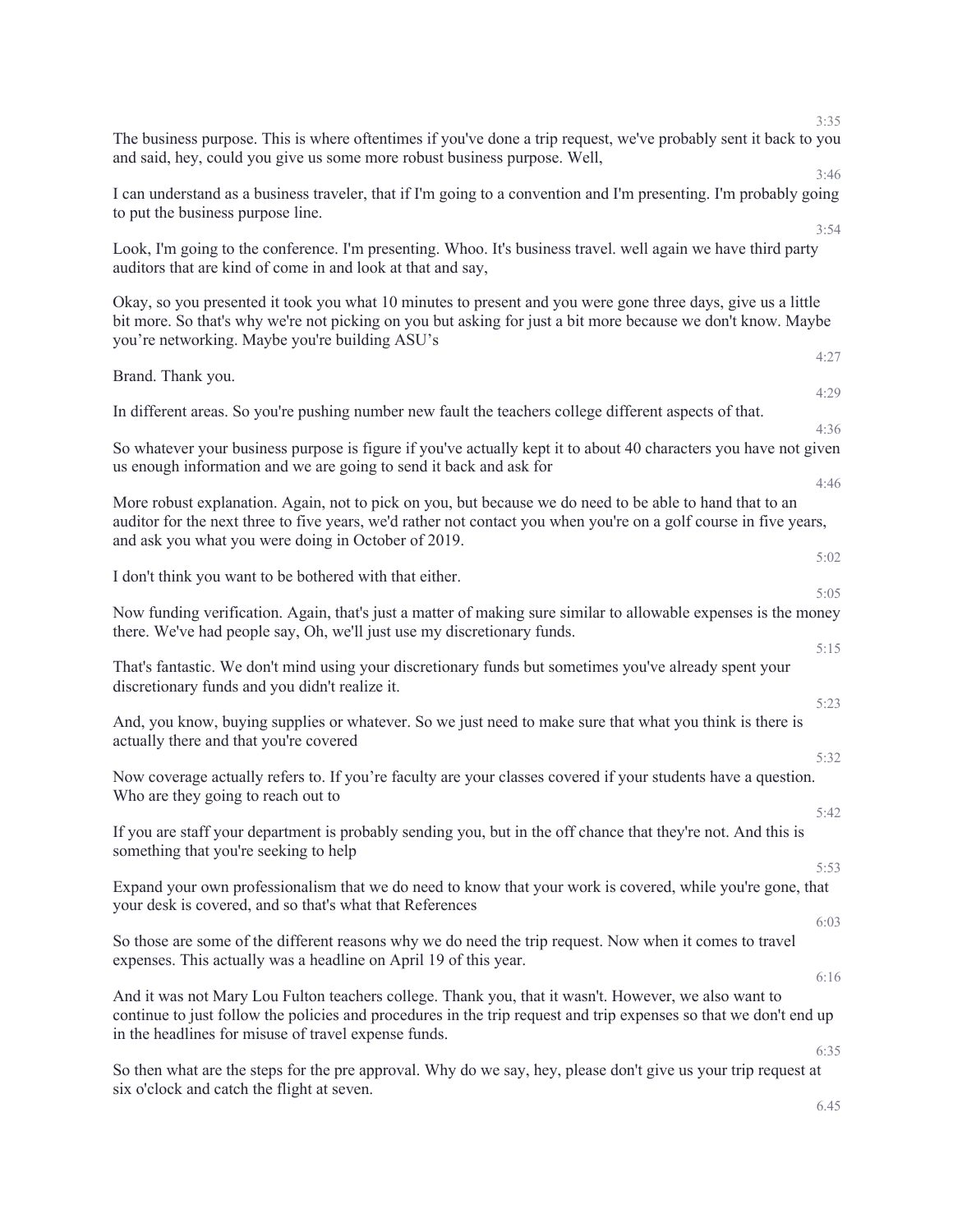| We can't get you approved that quickly. We would love to, but we can't because there's so so many people<br>involved in the process of business travel                                                                                                                                      |
|---------------------------------------------------------------------------------------------------------------------------------------------------------------------------------------------------------------------------------------------------------------------------------------------|
| 6.56<br>Pre approval. That's pretty much just you going to your director, Sherman Dorn, or you're going to your own<br>supervisor or the VP and you're saying, hey,                                                                                                                         |
| 7:06<br>May I Go on this business trip. They're going to tell you that you're approved or not approved, you're going to<br>go ahead and submit your request and                                                                                                                             |
| 7:14<br>And then we're going to review it so that cost center managers are the people in the business operations office<br>that are reviewing it.                                                                                                                                           |
| 7:21<br>And then the approvals. So we're going to give you the approval, but our approval doesn't matter. It has to go<br>to the to                                                                                                                                                         |
| 7:28<br>The ATO, the ATO is going to give her approval or she's going to send it back and ask for one or two more<br>items and never we just want to make sure that we're not sending it back so we can save everybody time in<br>frustration and get these trip requests. approved<br>7:43 |
| Now when you're thinking about who's involved. Well, of course the Traveler that's that would be you that's<br>traveling                                                                                                                                                                    |
| 7:50<br>And then, of course, your division director or your supervisors. So if your faculty is probably going to be<br>Sherman Dorn if you are staff, it's going to be whoever your supervisor is<br>7:59                                                                                   |
| And you're just getting approval from them. I'll show you later what that looks like. It's a very simple email,<br>you're saying, hey, I'm going to be gone. These are the dates. This is what I'm doing here is the business<br>purpose.                                                   |
| 8:09<br>And this is the funding source that I would like, you're saying what your coverage is and literally you're getting<br>a one word back if you use Sherman he'll just right approved. If you're using one of                                                                          |
| 8:19<br>Your staff and you're using someone else they might give you a full sentence, rather than just approved, but<br>that's all we need. Cost center managers. Those are the ones that are kind of like the                                                                              |
| 8:31<br>Think of it as when students come to ASU, and they have an advisor for their particular degree program. So<br>think of the cost center managers that way.                                                                                                                           |
| 8:39<br>We're here to help you. We're here to review what you've turned in. Make sure nothing's missing will reach out<br>to you by email if there is anything missing to try and pull this together.                                                                                       |
| 8:49<br>As far as the authorized travel official. That's the ATO for Mary Lou Fulton teachers college that is Kim row.<br>8:57                                                                                                                                                              |
| And what Kim row is doing is, again, if we're looking at it as like a student with ASU. She would be the<br>enrollment board. She's looking at it from a point of view of is ASU covered is Mary Lou Fulton Teachers<br>College covered and if it's a grant is everything good there.       |
| 9:15<br>If you're going to a high risk destination or if you plan on spending more than \$5,000, then we have to<br>9:23                                                                                                                                                                    |
| Include so we're already up to four people in this process, we have to include the fifth one that's going to be<br>either the dean or the VP for approval of anything over \$5,000 or approving your trip. If you're going to go<br>someplace where you could get killed.                   |
| 9:39<br>On the risk management side that's also for high risk destinations. So again, if you want to go someplace where                                                                                                                                                                     |
| they're having lots of riots, there may be kidnapping people things like this.                                                                                                                                                                                                              |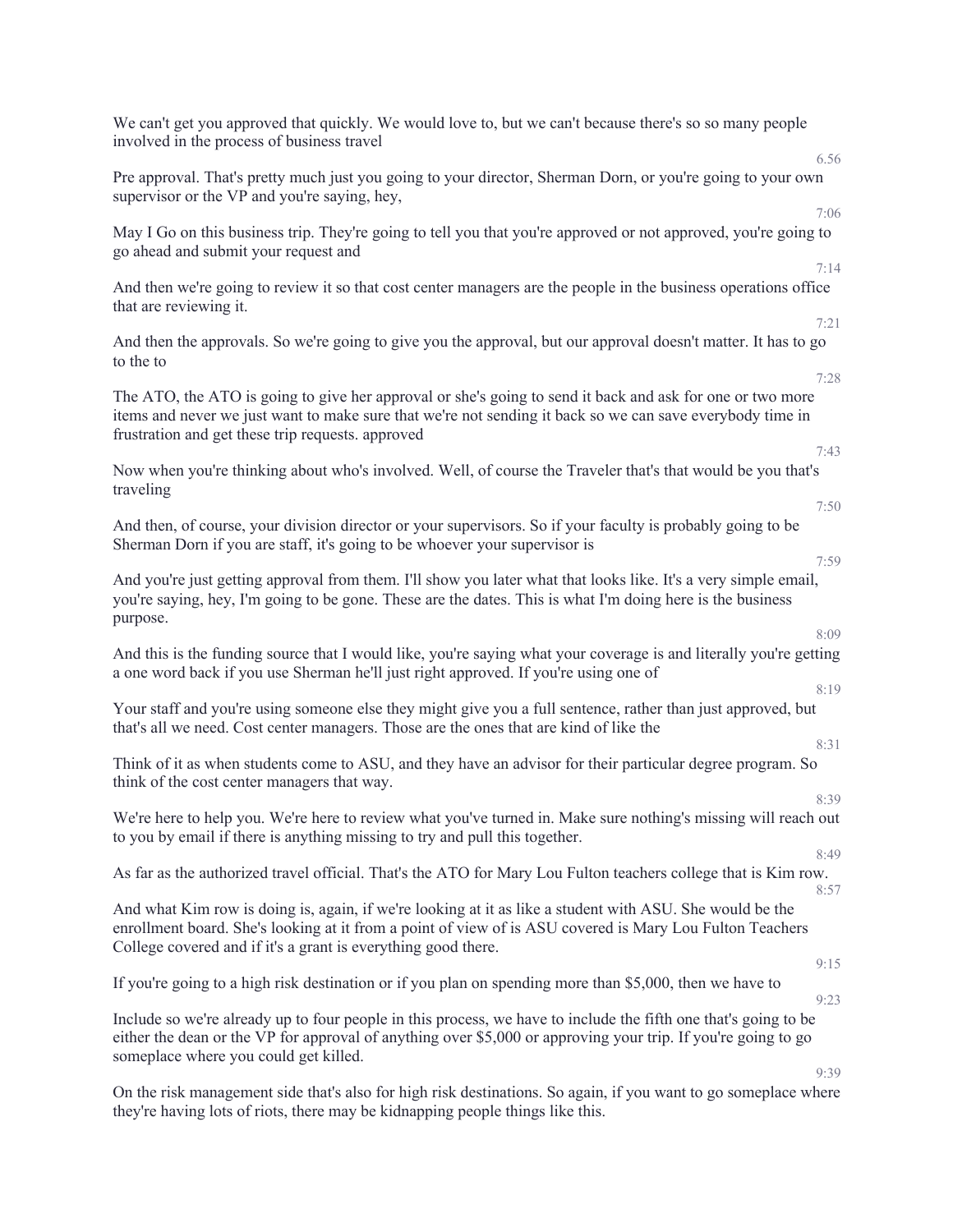| 9:20-<br>It's not a real warm, fuzzy space, you have to go through risk management office.                                                                                                                                                                                                     |  |
|------------------------------------------------------------------------------------------------------------------------------------------------------------------------------------------------------------------------------------------------------------------------------------------------|--|
| 9:55<br>If you are planning on traveling to one of these high risk destinations and you give us two days you probably<br>are not going to be approved for your trip.                                                                                                                           |  |
| 10:04<br>That doesn't mean you can't choose to go on it, but it can mean that as you're not going to cover it as a business<br>travel                                                                                                                                                          |  |
| 10:11<br>So that could affect your wallet, you do want to make sure that you're at least giving us well preferably a few<br>months notice, but if it is one of those last minute items then last minute to us if it's a high risk destination is<br>10:26                                      |  |
| It has to be at least two weeks because we absolutely can't get on board shorter than that. There's just too many<br>things to look at.                                                                                                                                                        |  |
| 10:34<br>Now, some of the common questions that we face                                                                                                                                                                                                                                        |  |
| 10:38<br>So what happens after the trip is submitted. Can I immediately booked my travel. well we ask is that with a trip<br>request until you actually have that stamp of approval. Please don't actually spend your money.                                                                   |  |
| 10:52<br>Because until you have that stamp of approval for the business travel, you actually                                                                                                                                                                                                   |  |
| 10:57<br>Are like that teenager that's talking to their parents saying, Hey, can I borrow 150 bucks for this.                                                                                                                                                                                  |  |
| 11:03<br>And then goes ahead and spends 150 bucks but doesn't actually have approval yet. Guess what he's gonna be<br>doing extra chores.                                                                                                                                                      |  |
| 11:10<br>We don't want that to happen to any of the faculty or staff here. We don't want you using your own personal<br>money if it is business travel so please put off actually spending money till you have your approval.                                                                  |  |
| 11:22<br>Now, what do I need to indicate or attach when I'm including my personal travel with an ASU trip.                                                                                                                                                                                     |  |
| 11:29<br>So a lot of times people will say, oh, gee, I'm going to this conference in North Carolina and my sister lives in<br>North Carolina. I'm going to go ahead and go a couple days early include some personal travel                                                                    |  |
| 11:39<br>That's fine. Let's say that your business travel actually starts on the 10th, you're going to go ahead and go on<br>the fifth                                                                                                                                                         |  |
| 11:47<br>That's great, personal travel is involved. What you need to include is a list of comparable flights.                                                                                                                                                                                  |  |
| 11:55<br>attached to your trip request that show what you would have spent on airfare had you traveled on the 10th<br>instead of on the fifth                                                                                                                                                  |  |
| 12:06<br>As you know, when you come around the holiday time there are days that are significantly more expensive to<br>travel than others. And ASU will not cover it if it's going to be two or three times the cost, they're going to<br>cover what the business travel costs would have been |  |
| 12:26<br>Not the personal travel costs.                                                                                                                                                                                                                                                        |  |
| 12:29<br>Now is a trip request required if I'm traveling for asu so it is a business travel, but I'm not claiming an expense.                                                                                                                                                                  |  |
| 12:37<br>Yes, actually the zero dollar trip requests are required. And so then if we if we can circle back to the second                                                                                                                                                                       |  |
| slide when we talked about liability.<br>12:49                                                                                                                                                                                                                                                 |  |

9:50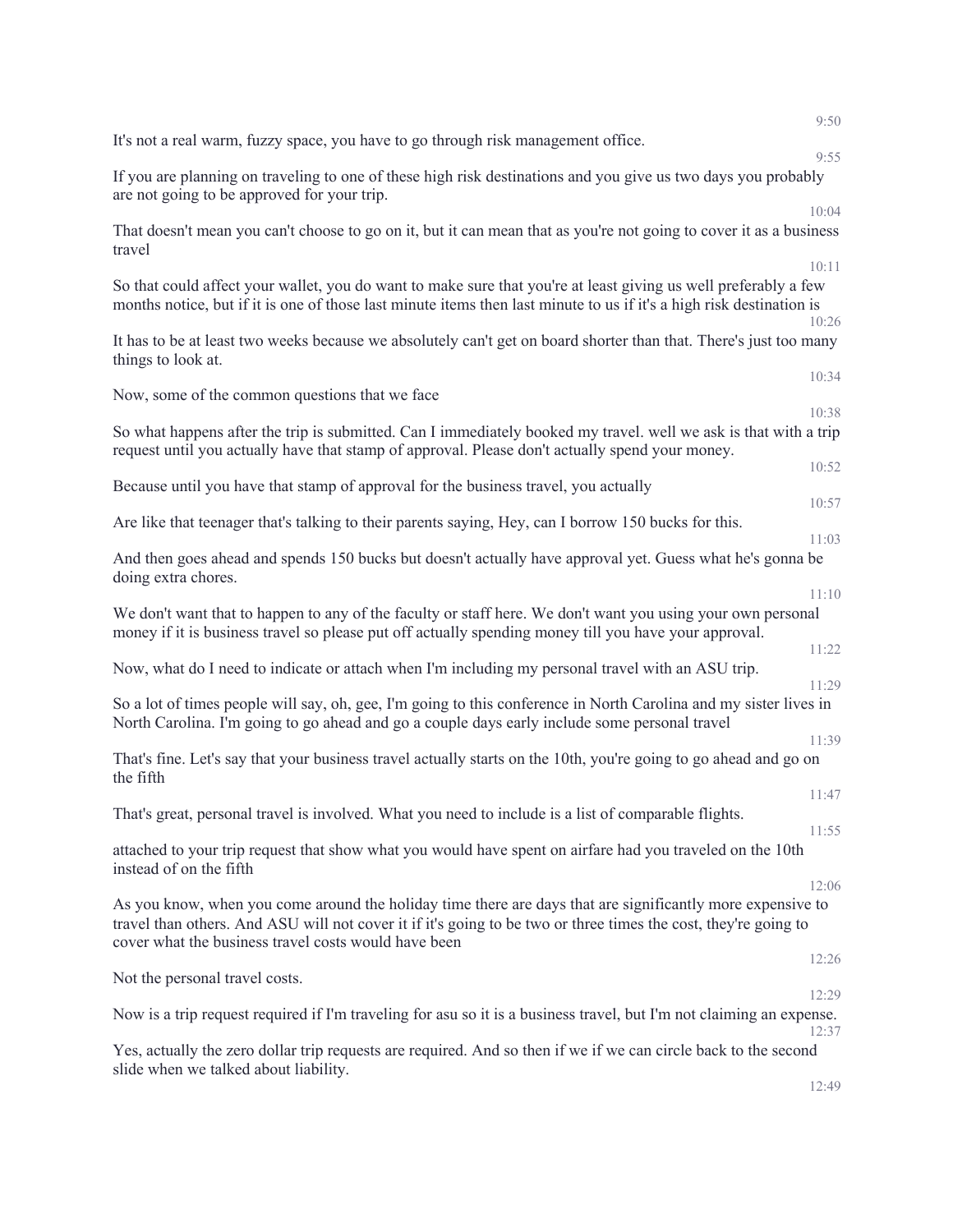| Don't you want to know that if you break your leg or if the plane, you know, decides to land on the leg and you<br>have to go for a swim and maybe get some hypothermia involved or anything like that. You want to know<br>you're covered                      |
|-----------------------------------------------------------------------------------------------------------------------------------------------------------------------------------------------------------------------------------------------------------------|
| 13:00                                                                                                                                                                                                                                                           |
| And the only way that's going to happen is if ASU knows you're on a business travel trip, even if you're not<br>going to claim expenses. So there is a process for doing it. Your request that just doesn't have expenses, you're<br>basically doing the header |
| 13:15                                                                                                                                                                                                                                                           |
| It's not that difficult. We just ask that you still do it so that we know where you are. Okay, so that is the little<br>introduction to why we do a trip request and                                                                                            |
| 13:27<br>So this is where that the PowerPoint is done. I'm going to open the floor out for questions and if you are in                                                                                                                                          |
| Tempe poly or somewhere else, please do feel free to ask questions and we'll see what we can do to answer.<br><b>Poly Campus - Participants</b>                                                                                                                 |
| 13:45                                                                                                                                                                                                                                                           |
| What's the radius on the no cost business travel for it to be applicable where you're covered under ASU<br><b>West Campus - Main Speaker</b>                                                                                                                    |
| 13:53                                                                                                                                                                                                                                                           |
| So as long as you are an ASU employee and you are doing business travel                                                                                                                                                                                         |
| 14:02<br>That is zero dollar you are covered under those things like the accidental death.                                                                                                                                                                      |
| 14:09                                                                                                                                                                                                                                                           |
| The workman's comp, things like that. And so what you're going to include is                                                                                                                                                                                    |
| 14:15<br>For instance, most often we see conferences. So I'm just going to use that as an example, if you were to attend                                                                                                                                        |
| a conference, but you're going to cover all the costs yourself. You're going to include                                                                                                                                                                         |
| 14:26<br>Simply that approval letter, showing that your Sherman Dorn or your director knows you're going to be out of                                                                                                                                           |
| the office and that your classes are covered. And you're going to include the conference brochure.                                                                                                                                                              |
| 14:38                                                                                                                                                                                                                                                           |
| But you don't have to include anything else. Just make sure that you've included a comment in the actual trip<br>request saying that it is zero dollar. You're not planning.                                                                                    |
| 14:46                                                                                                                                                                                                                                                           |
| On claiming any expenses. That way we know enough to contact you and say, hey, you seem to have forgotten<br>your airfare and your hotel. So, so just, you know, put a comment in there so that we're not bothering you.                                        |
| <b>Poly Campus - Participants</b>                                                                                                                                                                                                                               |
| 14:58<br>What if it's a local conference.                                                                                                                                                                                                                       |
| 15:00                                                                                                                                                                                                                                                           |
| What's that? what if it's a local conference, even in Phoenix. How far would the travel need to be to<br>necessitate us submitting that request.<br><b>West Campus - Main Speaker</b>                                                                           |
| 15:15                                                                                                                                                                                                                                                           |
| Right, so then it normally if it's not<br>15:18                                                                                                                                                                                                                 |
| Overnight stay<br>15:20                                                                                                                                                                                                                                         |
| Then you don't need a trip request.<br>15:23                                                                                                                                                                                                                    |
| There is                                                                                                                                                                                                                                                        |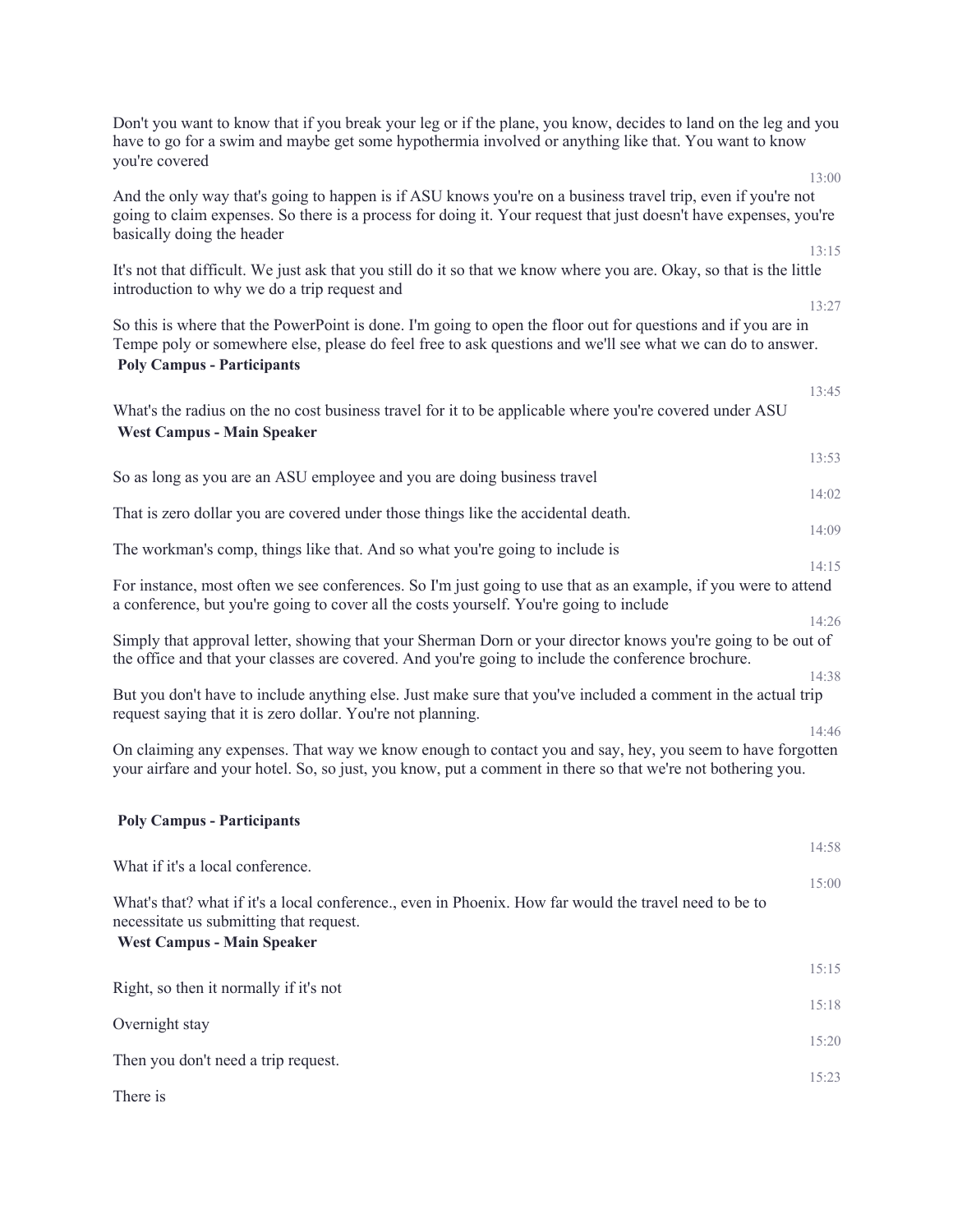|                                                                                                                                                                                                                                                                                            | 15:23          |
|--------------------------------------------------------------------------------------------------------------------------------------------------------------------------------------------------------------------------------------------------------------------------------------------|----------------|
| overnight stay. You need a trip request. Does that make sense.                                                                                                                                                                                                                             | 15:30          |
| I will tell you this, it is difficult in Phoenix, it is you do have to provide some good narrative as to                                                                                                                                                                                   |                |
| Why you need to spend the night in Phoenix, if you live in Phoenix and work in Phoenix, and it could be as<br>simple as the commute, you know, hey, I live in Queen Creek, the conferences in Peoria. Okay, or vice                                                                        | 15:39          |
| Versa. But more than that, because again, you're not actually explaining this to us, you're                                                                                                                                                                                                | 15:54<br>16:10 |
| claiming it<br><b>Poly Campus - Participants</b>                                                                                                                                                                                                                                           |                |
| Or when we send it back out.                                                                                                                                                                                                                                                               | 16:13          |
| To see                                                                                                                                                                                                                                                                                     | 16:33          |
| Nicole. Okay, so who would reach out to Nicole to and she she oftentimes will reach out to us in the business                                                                                                                                                                              | 16:35          |
| operations office just to make sure                                                                                                                                                                                                                                                        |                |
| That everything is covered. If your staff. I know that Kevin in recruitment. He doesn't do it, but he said that he<br>goes to Geldman and Geldman goes ahead and checks all the funding to make sure the funding is there. Um,                                                             | 16:44<br>17:01 |
| Yeah. YOLANDA does a lot of it. Lori, Daisy and I do a lot of it.                                                                                                                                                                                                                          |                |
| Are there any other questions.<br><b>Poly Campus - Participants</b>                                                                                                                                                                                                                        | 17:14          |
| Sorry, is that when we aren't using any funding from ASU. What do we put in like under the project gift or<br>grant program or it used to be. There used to be a number that we had to do, how do we find out what number<br>or what to put in there.<br><b>West Campus - Main Speaker</b> | 17:20          |
|                                                                                                                                                                                                                                                                                            | 17:38          |
| So I'm looking over at Daisy, to see if she has a comment on that just a second here.<br><b>Unknown Speaker</b>                                                                                                                                                                            |                |
| So,                                                                                                                                                                                                                                                                                        | 17:47          |
| Again, you can always                                                                                                                                                                                                                                                                      | 17:52          |
| Find out what                                                                                                                                                                                                                                                                              | 17:55          |
| <b>Poly Campus - Participants</b>                                                                                                                                                                                                                                                          |                |
| Okay, that was really hard to hear. So I needed all done again.<br><b>West Campus - Main Speaker</b>                                                                                                                                                                                       | 18:00          |
|                                                                                                                                                                                                                                                                                            | 18:03          |
| Yeah. Not a problem. So, um, so what she was saying is that you know like each each department has like a<br>general account.                                                                                                                                                              |                |
|                                                                                                                                                                                                                                                                                            | 18:13          |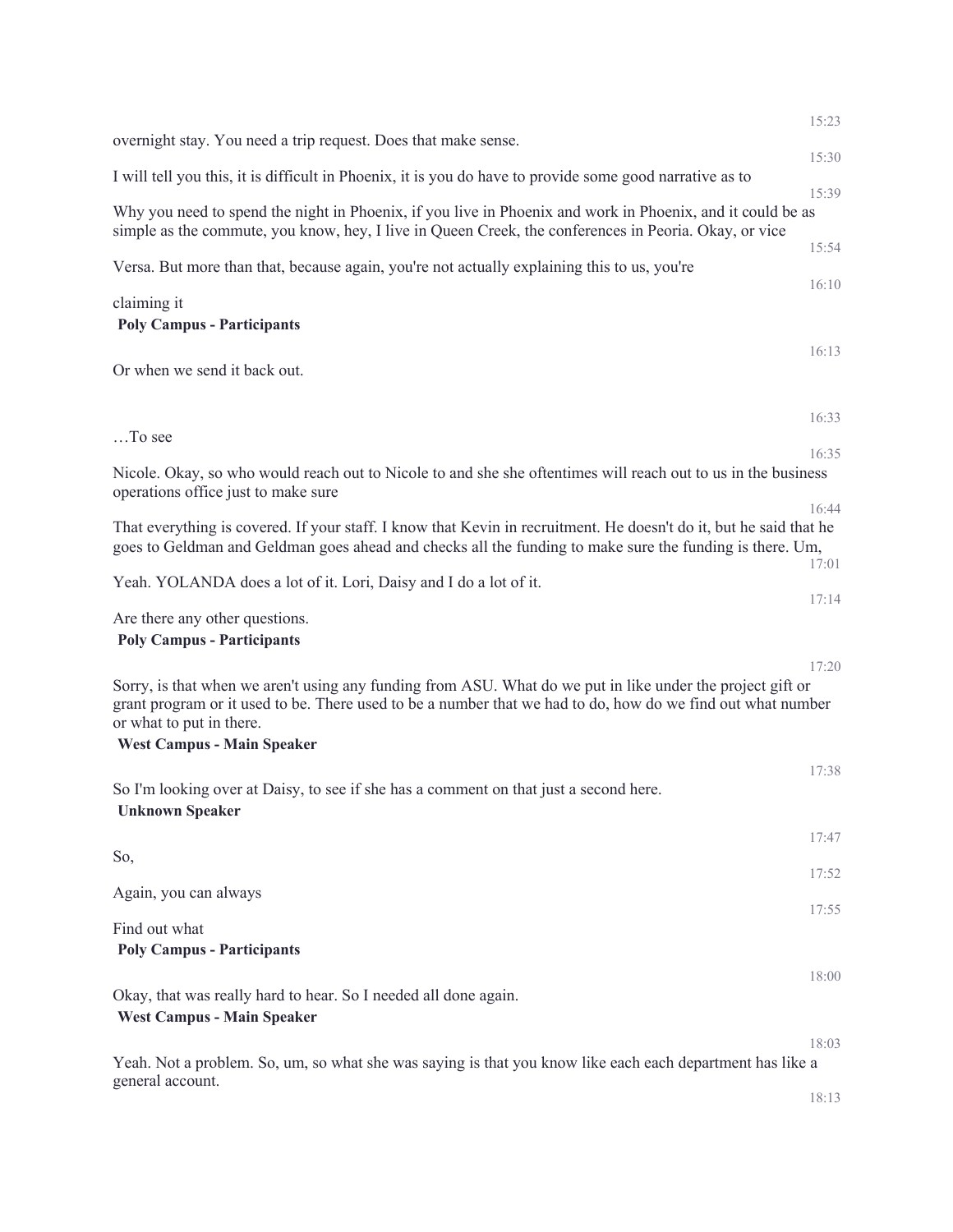| Business Account. And so if you don't know what that is. You can always reach out to your supervisor and<br>they'll know what it is. Or you can call us at the business office and we'll go ahead and look it up for you. | 18:25 |
|---------------------------------------------------------------------------------------------------------------------------------------------------------------------------------------------------------------------------|-------|
| Or you can just take your                                                                                                                                                                                                 |       |
| Email because                                                                                                                                                                                                             | 18:26 |
| You're on West Campus.                                                                                                                                                                                                    | 18:34 |
| Gotten better with respect to intuitive understanding concur.                                                                                                                                                             | 18:52 |
| Frustration has nothing to do right not understand what I'm supposed to do. It has everything to do with and<br>stupid software that you're making                                                                        | 18:59 |
| And how unintuitive that is now, it may be worthwhile maybe while to do a two minute YouTube video on<br>how the hell we use that                                                                                         | 19:10 |
| Is bound to save                                                                                                                                                                                                          | 19:24 |
| And your family members.                                                                                                                                                                                                  | 19:27 |
| They might                                                                                                                                                                                                                | 19:30 |
| Only do it, we do it once a year, twice a year. It's not like we do this all the time. So therefore, we really would<br>be very helpful to do that.                                                                       | 19:32 |
| And I understand some people don't want to be bothered, I would do that. If you get something like that I<br>would do that to learn the ins and outs. Okay, even though I only use it once or twice.                      | 19:40 |
| Might be told us for certain towns and no                                                                                                                                                                                 | 20:00 |
|                                                                                                                                                                                                                           | 20:08 |
| small chunk.                                                                                                                                                                                                              | 20:12 |
| Training. Like, I don't, I don't really feel the need to completely come to a training today but                                                                                                                          | 20:19 |
| I know I have some gaps and understanding                                                                                                                                                                                 |       |
| Really related to the software. I think what she's going to do in just a moment as take us through the keys.                                                                                                              | 20:25 |
| And then we can break that up and hopefully make some videos up that we make, go back and do some<br>smaller chunk out of                                                                                                 | 20:34 |
| Their choosing reduces                                                                                                                                                                                                    | 20:44 |
|                                                                                                                                                                                                                           | 21:00 |
| Alright, so. Are we all good all around. If so, we're going to move on to the Concur part                                                                                                                                 | 21:05 |
| Going to say yes alright so                                                                                                                                                                                               | 21:15 |
| Go from here share                                                                                                                                                                                                        | 21:18 |
| Okay.                                                                                                                                                                                                                     | 21:22 |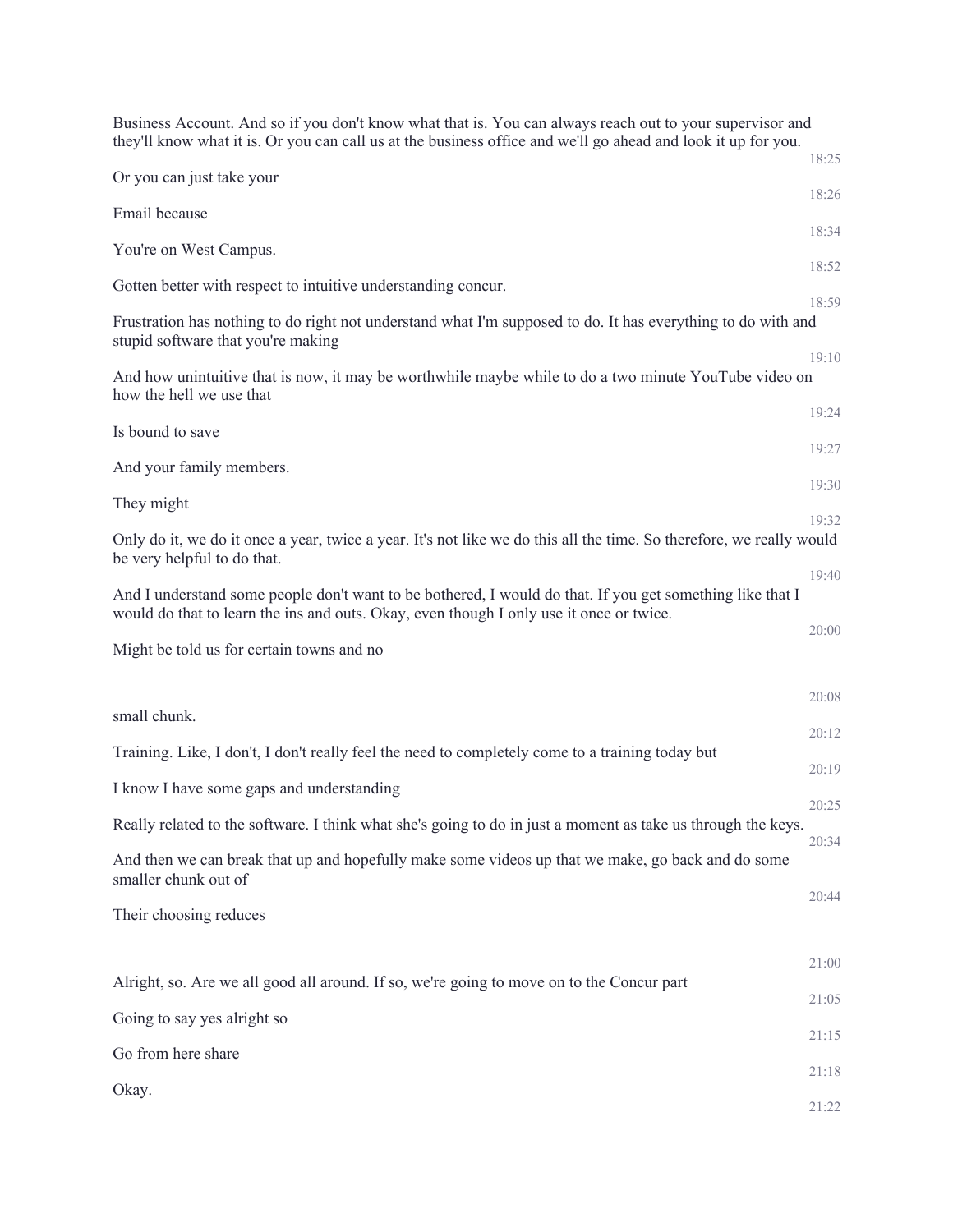All right. Do you all see my ASU page.

**Tempe - 402k**

Yes.

## **West Campus - Main Speaker**

21:39 Go ahead and just make it a little bit bigger. Alright. So for those of you who do not know if you are my ASU you simply come under the my employment and hit travel

But what we're doing it this

We're going to do two things. Right now we're going to first go to the travel system, the travel system is called concur and we're getting there. And we'll walk through the process of doing a trip request.

But I have been asked by both Ray and Kim to quickly kind of introduce everyone to the travel system page prior to going to concur. So if you'll just give me a moment. I'm going to act like your little tour guide for a second.

22:25 When we are, oh my goodness that little mouse. Alright, so when we open up the travel page. I want you to look over on the well for me. It's on the right hand side.

Hopefully, it's the same for all of you. We've got the my ASU trip access. That is how you actually get to the trip request you've got information on the travel card for any of you that have a travel card. 22:42

We have the travel policy, we have a lot of people that ask about well, is this covered or is that covered

22:49 Such as alcohol, no, alcohol. It's not covered. So, it states that in the travel policy. Then we have department resources we have traveler resources. We actually have a step by step ASU trip manual. It's 135 pages long of goodness  $23.11$ 

|                                                                                      | $\sim$ $\sim$ $\sim$ $\sim$ $\sim$ |
|--------------------------------------------------------------------------------------|------------------------------------|
| Step how to do anything and everything on concur. And then the US passport office so |                                    |
|                                                                                      | 23:22                              |

All hundred and 135 pages. So now on the Traveler region. I'm just going to take you down this real quick because because I've been asked to so on that page. 23:40

You're going to find all sorts of information. If you are planning on going to a high risk destination or even to Mexico or Canada.

foreign travel go under that page and look at all the different things that ASU and risk management need you to consider so that they can make sure that you are covered and that you know where to go. If any kind of emergency happens 24:06

I have only been with university since March, but I will share this in a prior

Position with Prudential corporation. We actually had a lady that was down in Mexico just having a nice time in Cabo. This is a perfectly safe location they were in a beautiful retreat.

However, she tripped and fell against a picnic table and ended up with 17 surgeries to put her face back together.

21:42

21:56

22:14

 $22.25$ 

23:49

24:13

24:25

24:41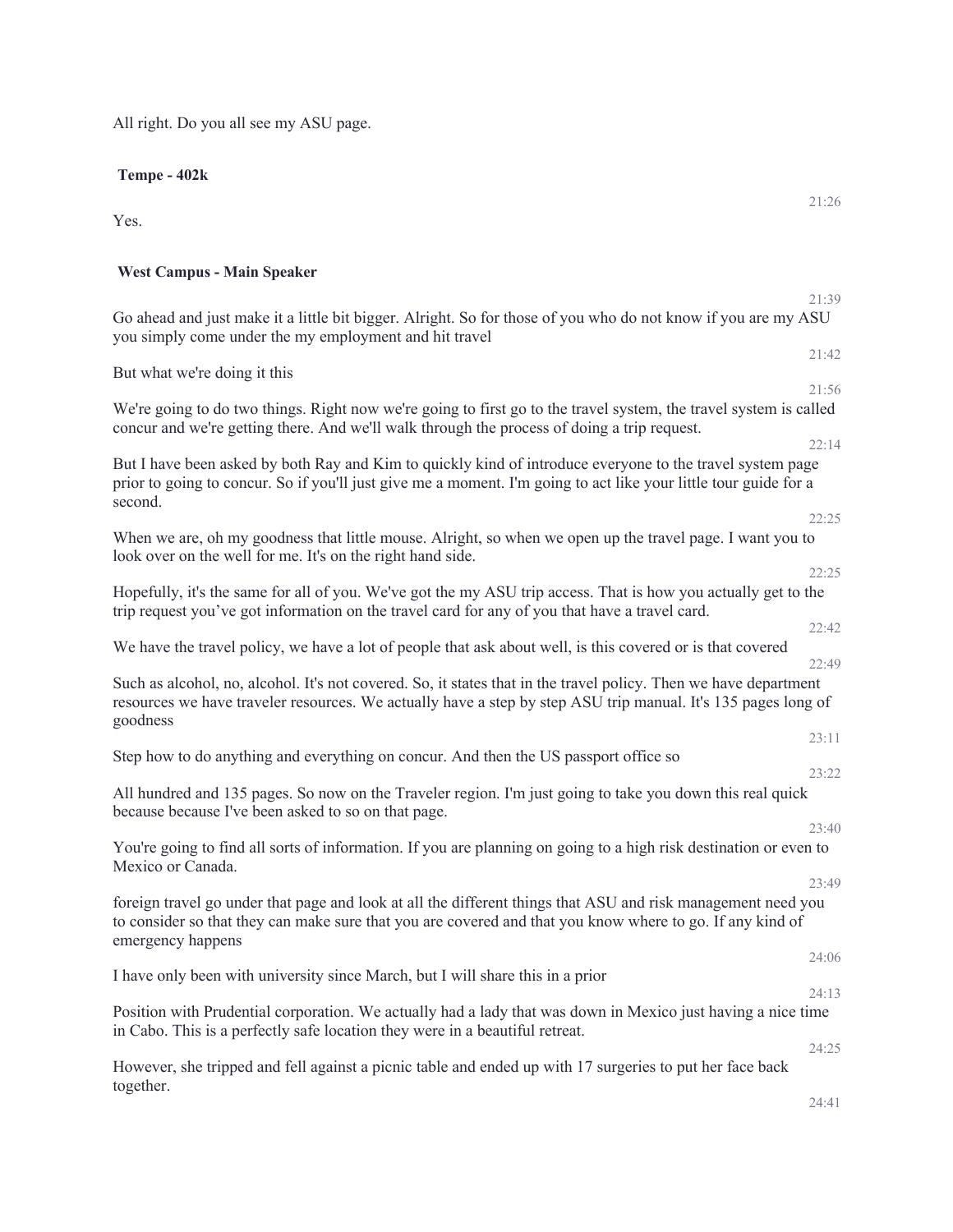| Now I am not suggesting that that would happen to anyone that was like the odds of winning the lotto type<br>thing, however.                                                                                                                                                 |                |
|------------------------------------------------------------------------------------------------------------------------------------------------------------------------------------------------------------------------------------------------------------------------------|----------------|
| It's that one off that you want to make sure that you're covered and that your employer knows where you're at.<br>So please, if you're doing foreign travel                                                                                                                  | 24:49          |
| Hit that link and study all about it. Make sure you give us enough time to make sure you're covered                                                                                                                                                                          | 24:55<br>25:09 |
| This also has links to the basics about the trip the quick reference guide the travel manual and then you'll also<br>find all sorts of information, like how to rent a car or, you know,                                                                                     |                |
| who to call. If you need to contact someone at the State Department, all that kind of wonderful stuff is found<br>under that link. So again, that's under traveler resources.                                                                                                | 25:09          |
| So with that, unless you have any questions about those links. I'm going to go ahead and start on concur. Does<br>that sound good.                                                                                                                                           | 25:22          |
| So I'm real quick I again you access it here. You're my asu you go to travel, you hit my asu trip access                                                                                                                                                                     | 25:31<br>25:42 |
| Today, only for the purpose of this training. I'm accessing it a different way, because I don't want to actually<br>start a trip request. This is just so that the travel department knows it's just a test.                                                                 |                |
| I should be able, we tried this yesterday at work.                                                                                                                                                                                                                           | 25:59<br>26:14 |
| All right. Does everyone see hello Sparky and sap concur. Yes.                                                                                                                                                                                                               | 26:23          |
| When you initially hit that that tab. So if we're back over this tab and we hit the my asu trip access                                                                                                                                                                       | 26:34          |
| You're going to be brought to concur, I concur is a software up third party platform that many corporations use<br>worldwide.                                                                                                                                                |                |
| The reason that the trip request portion is not as intuitive as you mentioned earlier.                                                                                                                                                                                       | 26:45          |
| With, like the trip expense portion is because concur wasn't originally designed with a full trip request process<br>asu had them designed it specifically for that.                                                                                                         | 26:53          |
| So, so it's not completely intuitive with the expense report, but it'll get you there. So today, again, just the trip<br>request. I'm going to come up here to this black banner I'm hitting request.                                                                        | 27:07          |
| And going to go ahead and do a new request.                                                                                                                                                                                                                                  | 27:26          |
| Did you have a question.                                                                                                                                                                                                                                                     | 27:35          |
| Or was that as                                                                                                                                                                                                                                                               | 27:38          |
|                                                                                                                                                                                                                                                                              | 27:40          |
| Someone Talking Okay. All right, so                                                                                                                                                                                                                                          | 27:45          |
| You're doing was I like to do is I like to make sure that I've done my homework first                                                                                                                                                                                        | 27:50          |
| So what do I mean by that, that you know what the name of the conference is. You know what city it's in you<br>know the date surrounding it. And that you've at least looked at maybe what airfare might cost and whether or<br>not you'll be staying at a conference hotel. |                |
|                                                                                                                                                                                                                                                                              | 28:04          |

Maybe what that might cost. The more information you have before you start the process, the faster it's going to go for you.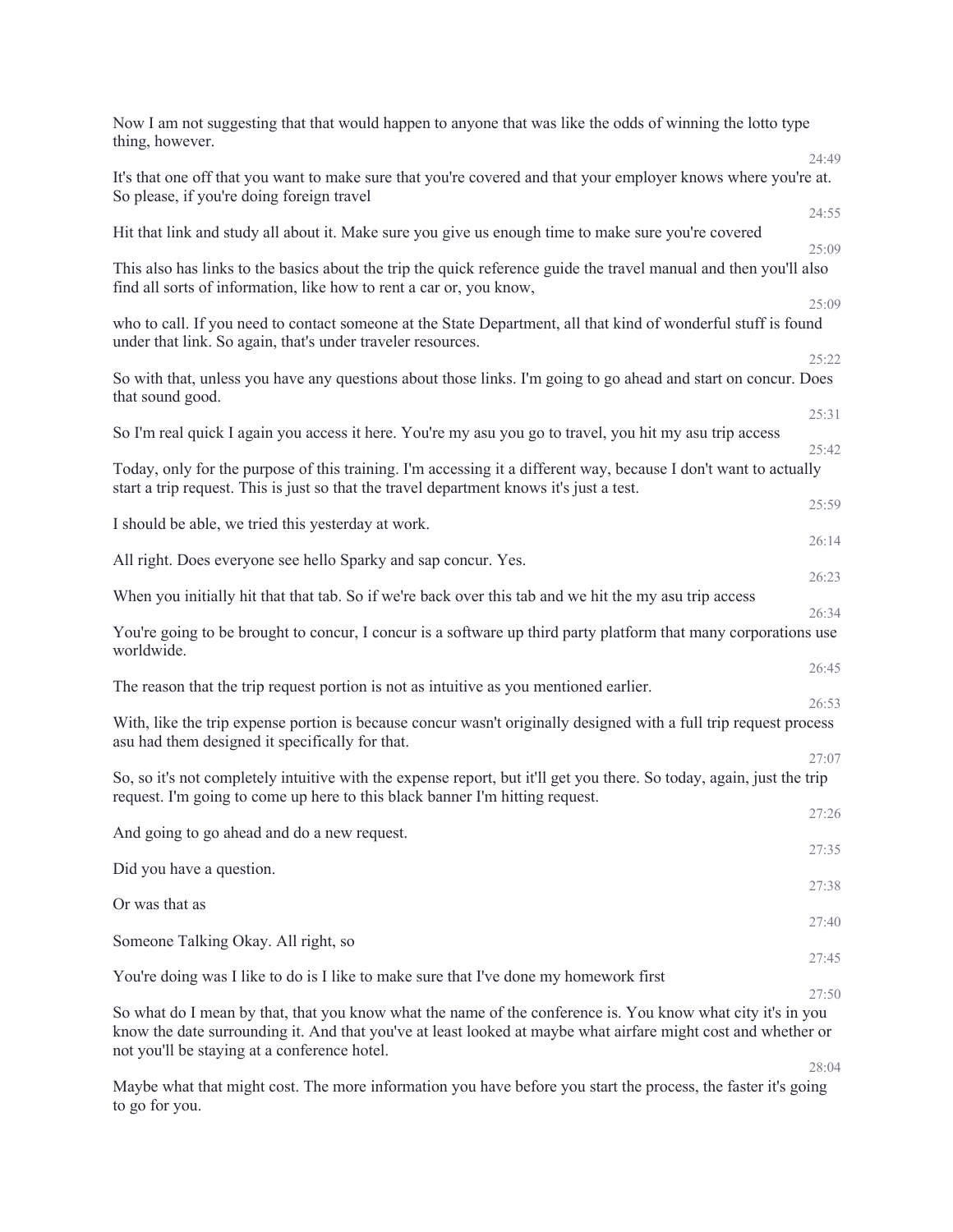|                                                                                                                                                                                                             | 28:11          |
|-------------------------------------------------------------------------------------------------------------------------------------------------------------------------------------------------------------|----------------|
| Now this trip name. This is how this is like you labeling a file. If any of you are old enough to remember<br>having actual paper.                                                                          |                |
| Files that you kept in a drawer. Maybe you named it something so this trip name that so you can find that file<br>again in the future. So today, I'm just going to put                                      | 28:20          |
| Test B                                                                                                                                                                                                      | 28:33          |
| You can name it whatever you want. If you are going to CEC conference. A lot of people will just go every<br>year. So they'll put CEC 2019or CEC 2018                                                       | 28:36          |
| Or whatever. So it's that trip name is the one thing in here. That is all for you. It's not for anyone else.                                                                                                | 28:48          |
| Now the trip type                                                                                                                                                                                           | 28:57          |
| So are you going out of state international in state. If you are with Mary Lou Fulton. Teachers College. You<br>are never clicking number for your only clicking one, two or three                          | 29:01<br>29:15 |
| So today. The example I'm using is a conference in South Carolina. So I'm going to go ahead and click out of<br>state.                                                                                      |                |
| Now, as to the software. I want you guys to notice I'm actually when I come over here I'm using the drop down<br>and I'm using the mouse to click. this is not a program that understands tabs and enter    | 29:24          |
| So you really need to save yourself the frustration and just love on your mouse to move from field to field.                                                                                                | 29:41          |
| OK, so my business travel begin date. So when I look                                                                                                                                                        | 29:50          |
| Sorry. Alright, well I'm looking over here. Oh honey covered all my attachments                                                                                                                             | 29:56          |
| Working through some technical difficulty. There we go. Alright, so                                                                                                                                         | 30:17          |
| This is a particular example that I just picked online. What's that                                                                                                                                         | 30:27          |
| Oh,                                                                                                                                                                                                         | 30:34          |
| Okay. Now, do I have you on board the sixth global service learning                                                                                                                                         | 30:51          |
| Summit. Does everyone see that                                                                                                                                                                              | 30:57          |
| You can see it. Good. Excellent. So when I'm looking at this, I'm looking at the fact that I've got. Okay, I've<br>got the name of the conference, and I've got where it's at. And then I've got the dates. | 31:03          |
| So with that information. I'm just going to go back over here to concur.                                                                                                                                    | 31:16          |
| Is everyone back on the Concur trip request header.                                                                                                                                                         | 31:20          |
| I'm going to assume yes because I'm not hearing anyone                                                                                                                                                      | 31:25          |
| OK, so the business travel dates. I'm the conference starts on the third                                                                                                                                    | 31:31          |
| Now, this again is the trip request. And so I don't have to be exact here because I haven't actually bought my                                                                                              | 31:39          |
| ticket yet. But what I'm going to do is I'm going to go ahead and select                                                                                                                                    | 31:50          |
|                                                                                                                                                                                                             |                |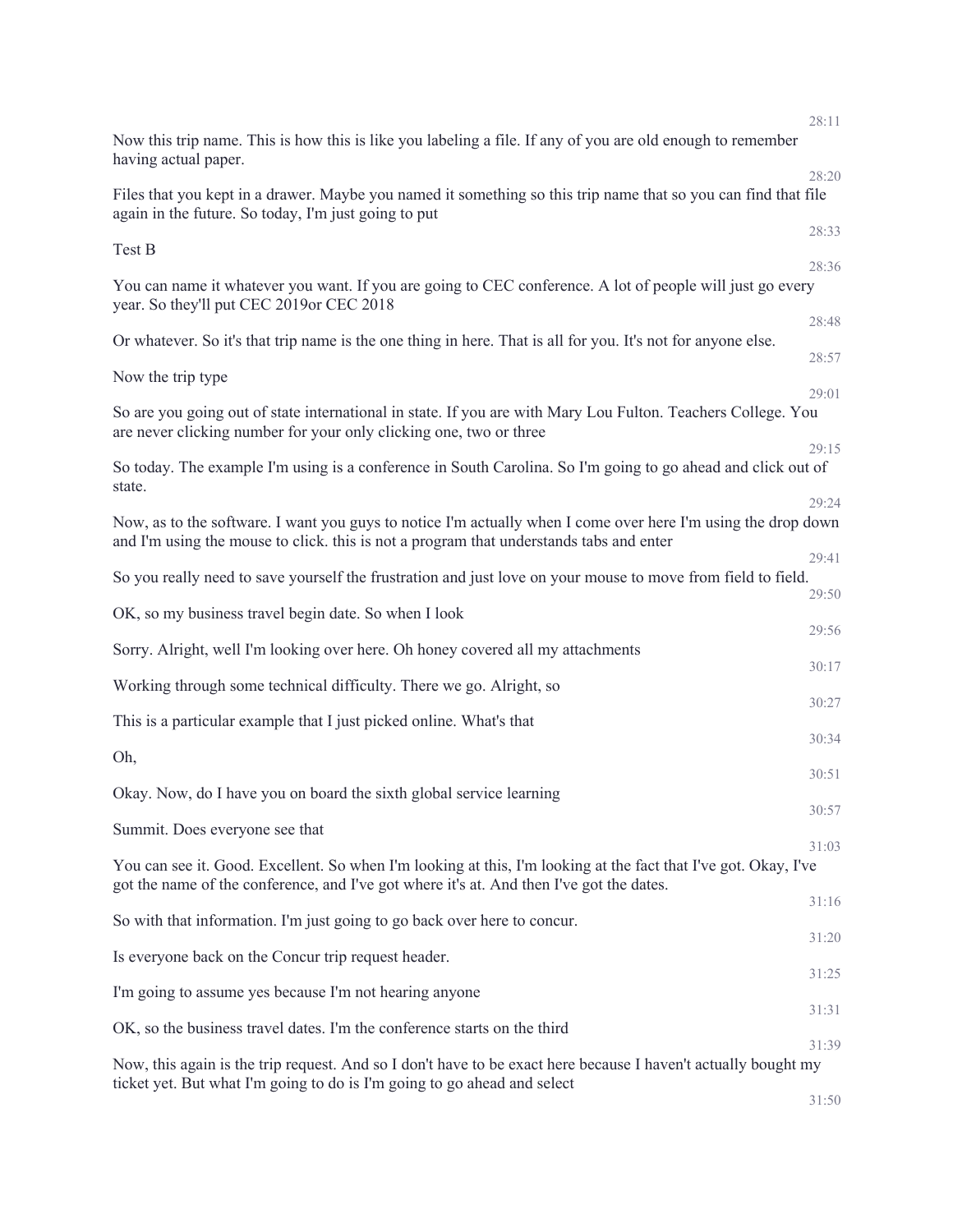| November second, the day before the conference begins, just to make sure that if I need to play with flight<br>some I'm already covered. I got that all taken care of.                                                                                                                              |       |
|-----------------------------------------------------------------------------------------------------------------------------------------------------------------------------------------------------------------------------------------------------------------------------------------------------|-------|
| I'm going to select is the travel end date it ends on the fifth. I'm pretty sure I can grab a flight out that evening,<br>so I'm going to go ahead and grab the fifth is the end of my business travel                                                                                              | 31:59 |
| Oh, yes. And this is concur everyone isn't it awesome.                                                                                                                                                                                                                                              | 32:20 |
| Yes.                                                                                                                                                                                                                                                                                                | 32:27 |
| All right.                                                                                                                                                                                                                                                                                          | 32:30 |
| And you can just easily move in and out. What a deal.                                                                                                                                                                                                                                               | 32:32 |
| Yes, it makes you so happy because you get faster, each time. Okay, so let's go ahead and grab                                                                                                                                                                                                      | 32:38 |
| November second, we're gonna go through November 5                                                                                                                                                                                                                                                  | 32:47 |
| Destination city so                                                                                                                                                                                                                                                                                 | 32:56 |
| I'm going to start typing and it's going to start giving me some options.                                                                                                                                                                                                                           | 33:00 |
|                                                                                                                                                                                                                                                                                                     | 33:06 |
| You see this Clemson South Carolina right there. Again, I don't get to just hit Enter. I have to actually click on<br>it, in order for it to fill itself.                                                                                                                                           |       |
| Now I'm pointing at this travel risk advisory low level one. That's what you need to be aware of. If you are<br>traveling internationally and you see this trip travel risk advisory hit level three or above. That's when you<br>have to involve risk management and you have to involve the dean. | 33:19 |
| When you get to this program, gift, grants, whichever way you're going to get your funding. I want you to<br>notice that in concur, it's asking you to fill the project number first, not the cost center that can be a little bit<br>frustrating for some people but just so you know.             | 33:46 |
| Is it not number one.                                                                                                                                                                                                                                                                               | 34:11 |
| Again, I'm waiting for concur to tell me                                                                                                                                                                                                                                                            | 34:21 |
| That it's got the program that I just selected and going to click on it.                                                                                                                                                                                                                            | 34:25 |
| That really is one of the biggest frustrations for people in first. They want to hit tab or enter you can't. You                                                                                                                                                                                    | 34:30 |
| really do have to actually click on it with your mouse.                                                                                                                                                                                                                                             |       |
| Notice it automatically fills the cost center, so I don't need to touch that. Does this trip contain personal travel,<br>we are not going to play with personal travel today. So I'm going to put no                                                                                                | 34:39 |
| With the business type. Nice and simple again.                                                                                                                                                                                                                                                      | 34:53 |
| I hope you all are noticing I'm literally just hitting the down arrow, each time. I'm not trying to come up with<br>my own ideas. I'm just going to let concur tell me what kind of verbiage, it wants.                                                                                             | 34:58 |
| Now the conference event host the host is not always the same as the name of the conference.                                                                                                                                                                                                        | 35:14 |
| So if we were to just switch back over here.                                                                                                                                                                                                                                                        | 35:21 |
|                                                                                                                                                                                                                                                                                                     | 35.25 |
| Looks like we've got the sixth global service learning summit.                                                                                                                                                                                                                                      |       |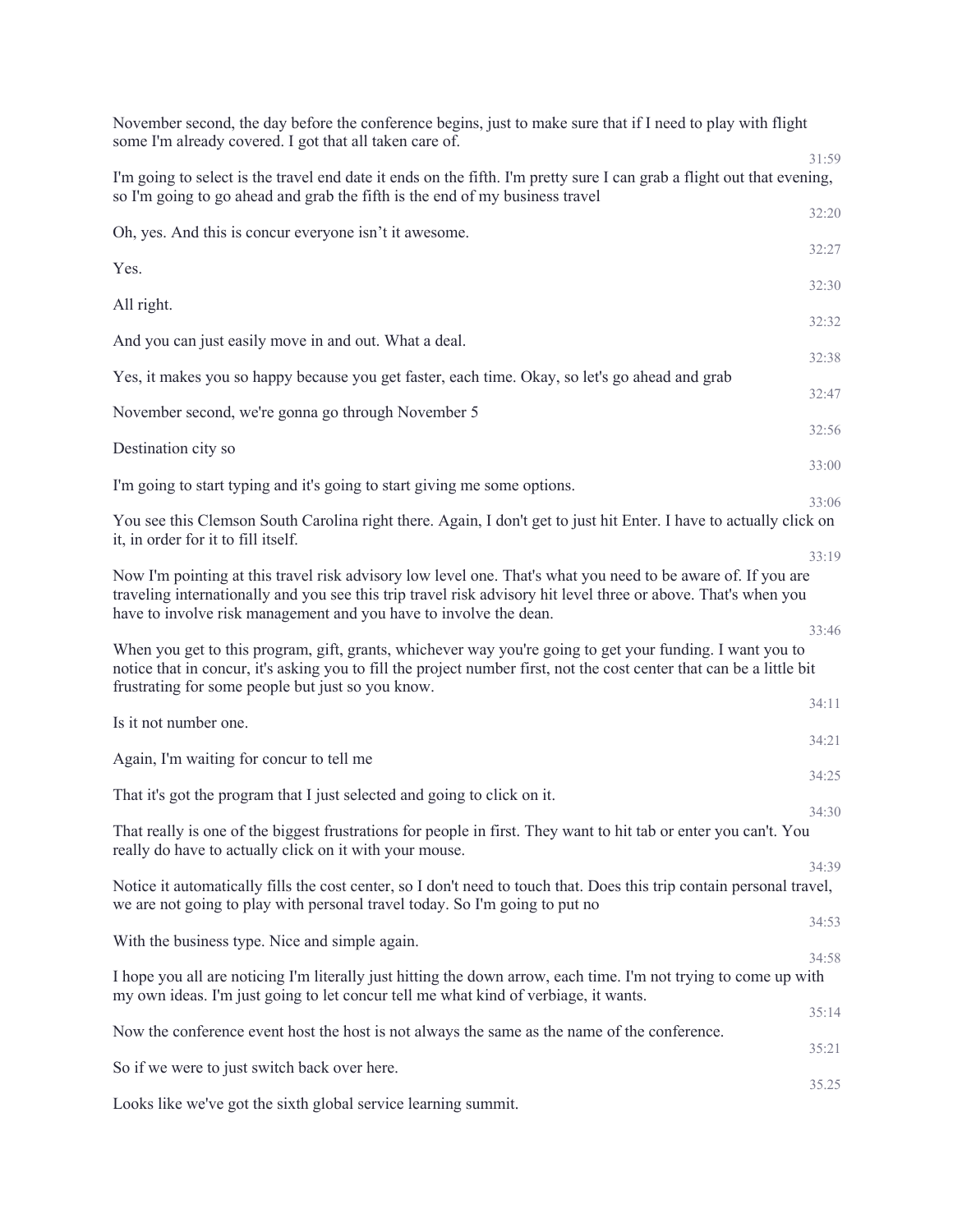|                                                                                                                                                                                                                                                                  | 35.30          |
|------------------------------------------------------------------------------------------------------------------------------------------------------------------------------------------------------------------------------------------------------------------|----------------|
| One World inclusion transformation. I'm going to call it the sixth global service and call it good.                                                                                                                                                              | 35.50          |
| This business purpose. And when you're in this box. This is where I just went on and on. A few minutes ago<br>about how your business purpose needs to be two to three sentences, please give us a robust business purpose.                                      | 36.03          |
| And here's the little caveat in the actual box for your business purpose. It only takes like 40 characters. So you<br>can say                                                                                                                                    |                |
| anything at this point, but it takes about 40 characters.                                                                                                                                                                                                        | 36.14<br>36.21 |
| There we go. That's good.                                                                                                                                                                                                                                        |                |
| But so what we asked                                                                                                                                                                                                                                             | 36.26          |
| We ask that here in the comment box that you actually expound there. So when you get that request sent back<br>and you're thinking, hey, it didn't take the characters I put in as much as I could. Well, just go to the comment<br>part, stick it all in there. | 36.30<br>36.46 |
| I'm going to just circle back real quick to this trip, not to exceed if you put a number in there. We assume that<br>you do not want us to approve anything that's over that number.                                                                             |                |
| Otherwise, leave it blank. Let us do our job, we'll do what we can to try and get you the best that we can. At<br>the end of the day, so I have one. I                                                                                                           | 36.59          |
| Have a group of people that keep putting 700 in here.                                                                                                                                                                                                            | 37.10          |
| And once they put in 700 that tells me I can't approve anything over that and they're sending me trip request<br>for 15 and 1600 dollars and I'm trying to figure out which costs. Do you want me to cut                                                         | 37.13          |
| So, so if you have not been told by your superior that you can't exceed a particular amount. Then let us do our<br>job to advocate on your behalf for your trip, just leave it blank, it'll auto fill later.                                                     | 37.25          |
| Last comment before we move forward in this comment section again two to three sentences for your business<br>purpose. And if you selected yes under personal travel                                                                                             | 37.40          |
| You would put your personal travel dates in the comments section.                                                                                                                                                                                                | 37.54          |
| Not in the business travel date portion                                                                                                                                                                                                                          | 38.01          |
| Okay, so we can go ahead and move on forward two segments.                                                                                                                                                                                                       | 38.06          |
| Now the segments. As you can see that airplane train car and hotel. What's the segment well                                                                                                                                                                      | 38.17          |
| The segments reference expenses, anything you put in under this tab is going to show up under expenses.                                                                                                                                                          | 38.23          |
|                                                                                                                                                                                                                                                                  | 38.29          |
| Here's the thing. Whenever you're traveling, there's going to be certain expenses that are expected to occur<br>with travel and they're expected to be the larger percentage or the larger segment.                                                              | 38.41          |
| Of the budget for that travel. That's all this is referencing. So we're going to go ahead and hit airplane, because<br>we're going out of state.                                                                                                                 |                |
| Are going to do round trip.                                                                                                                                                                                                                                      | 38.49          |
|                                                                                                                                                                                                                                                                  | 38.56          |

I've already done my homework. I've looked at flight. So I know I can get a flight for right around \$358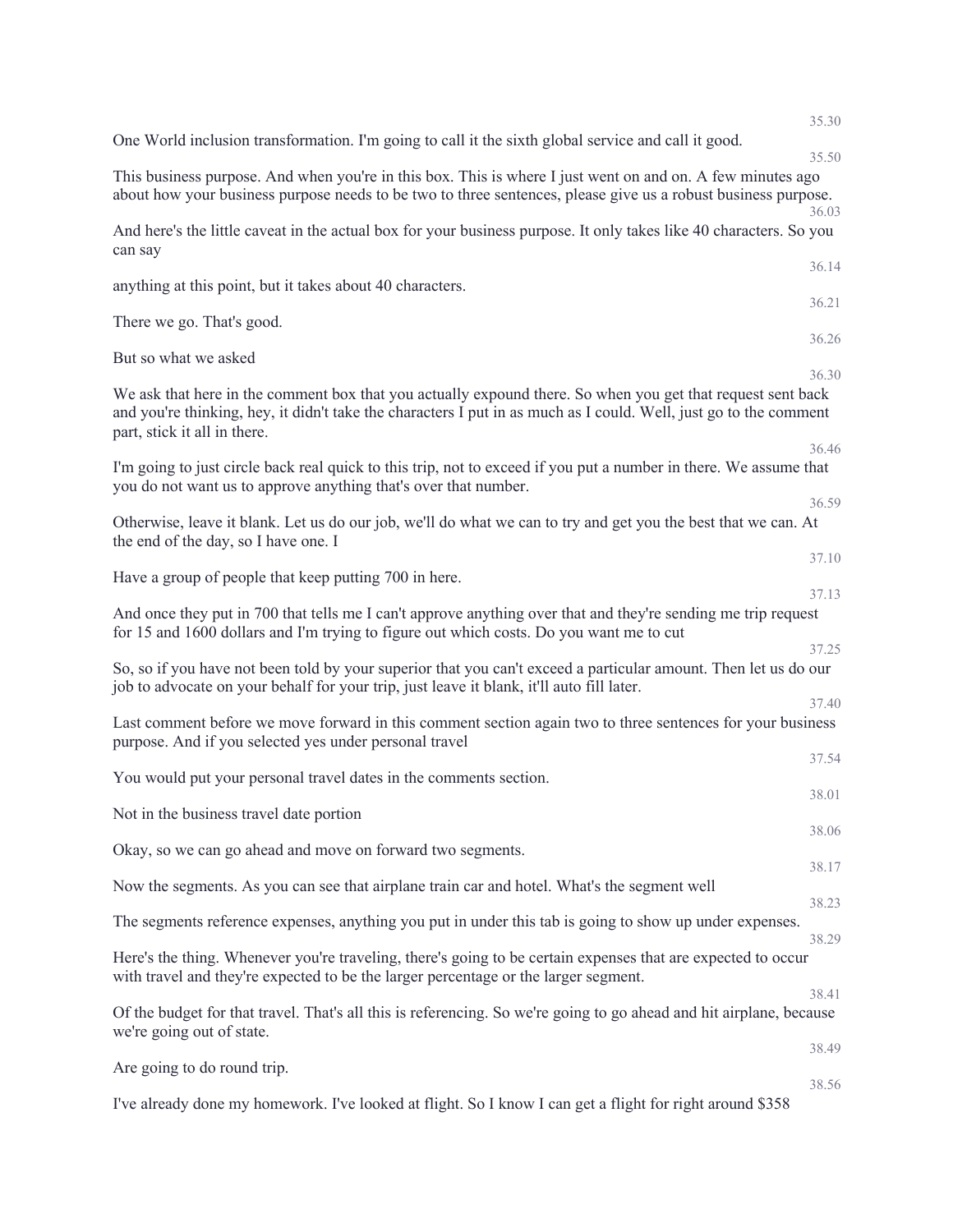| 39.00                                                                                                                                                                                                                                                              |  |
|--------------------------------------------------------------------------------------------------------------------------------------------------------------------------------------------------------------------------------------------------------------------|--|
| I'm going to be going from sky harbor, but I'm just going to go ahead and type in Phoenix, as I type it in. Look<br>at all those airports that come up<br>39.10                                                                                                    |  |
| Again, this is concur, we do not hit enter, we click and it'll fill                                                                                                                                                                                                |  |
| 39.18<br>We are going to                                                                                                                                                                                                                                           |  |
| 39.21<br>Greenville                                                                                                                                                                                                                                                |  |
| 39.24<br>South Carolina. There we go. Spartanburg                                                                                                                                                                                                                  |  |
| 39.31<br>And the date                                                                                                                                                                                                                                              |  |
| 39.33<br>Notice it automatically has highlighted that second because it knows that that's when my business travel starts<br>39.42                                                                                                                                  |  |
| I'm just going to click on it to let the system.<br>39.44                                                                                                                                                                                                          |  |
| Know that. Yeah, I'm good with that.<br>39.49                                                                                                                                                                                                                      |  |
| I'm going to go ahead and click on the fifth for the return                                                                                                                                                                                                        |  |
| 39.56<br>Hit save                                                                                                                                                                                                                                                  |  |
| 39.59<br>when I hit save. I just want you to notice up here. Now my trip request has a has a four digit code.                                                                                                                                                      |  |
| 40.06<br>Let's say, as soon as you get approved. Let's say this trip is approved by tomorrow you are ready to go. You<br>can start buying airfare and and getting your hotel all set up.                                                                           |  |
| 40.16<br>Use this four digit code when you call Anthony travel or when you hit the travel portion of concur, you can get<br>all of the discounts. As you discounts employee discounts by using Anthony travel, which is the, the humans<br>behind                  |  |
| 40.34<br>The travel portion of concur or you can just go to the travel section here in concur to buy the products, but you<br>want to go ahead and use this four digit code, hang on to that that's the one that's going to tie everything<br>together in the end. |  |
| 40.49<br>All right, we have our airfare taking care of the other large segment that we look for if we don't see it and you<br>don't leave us a comment. We send the trip request. Back to you, that has to do with where you're sleeping at<br>night.              |  |
| 41.00<br>We not want a few employees sleeping on the street. So we would like you to put something in here. Now let's<br>say this particular conference is 150 a night. So we're planning on being there for four nights three nights.                             |  |
| 41.17<br>Throw in 600                                                                                                                                                                                                                                              |  |
| 41.25<br>150 a night                                                                                                                                                                                                                                               |  |
| 41.34<br>There we go.                                                                                                                                                                                                                                              |  |
| 41.39<br>All right, and wants to know the dates. Again, we're going to start with the second estimated night.                                                                                                                                                      |  |
| 41.48<br>And I'm going to put it's a conference hotel. Now what happens if you are staying at a conference hotel. But it's                                                                                                                                         |  |
| more than the per diem.<br>41.57                                                                                                                                                                                                                                   |  |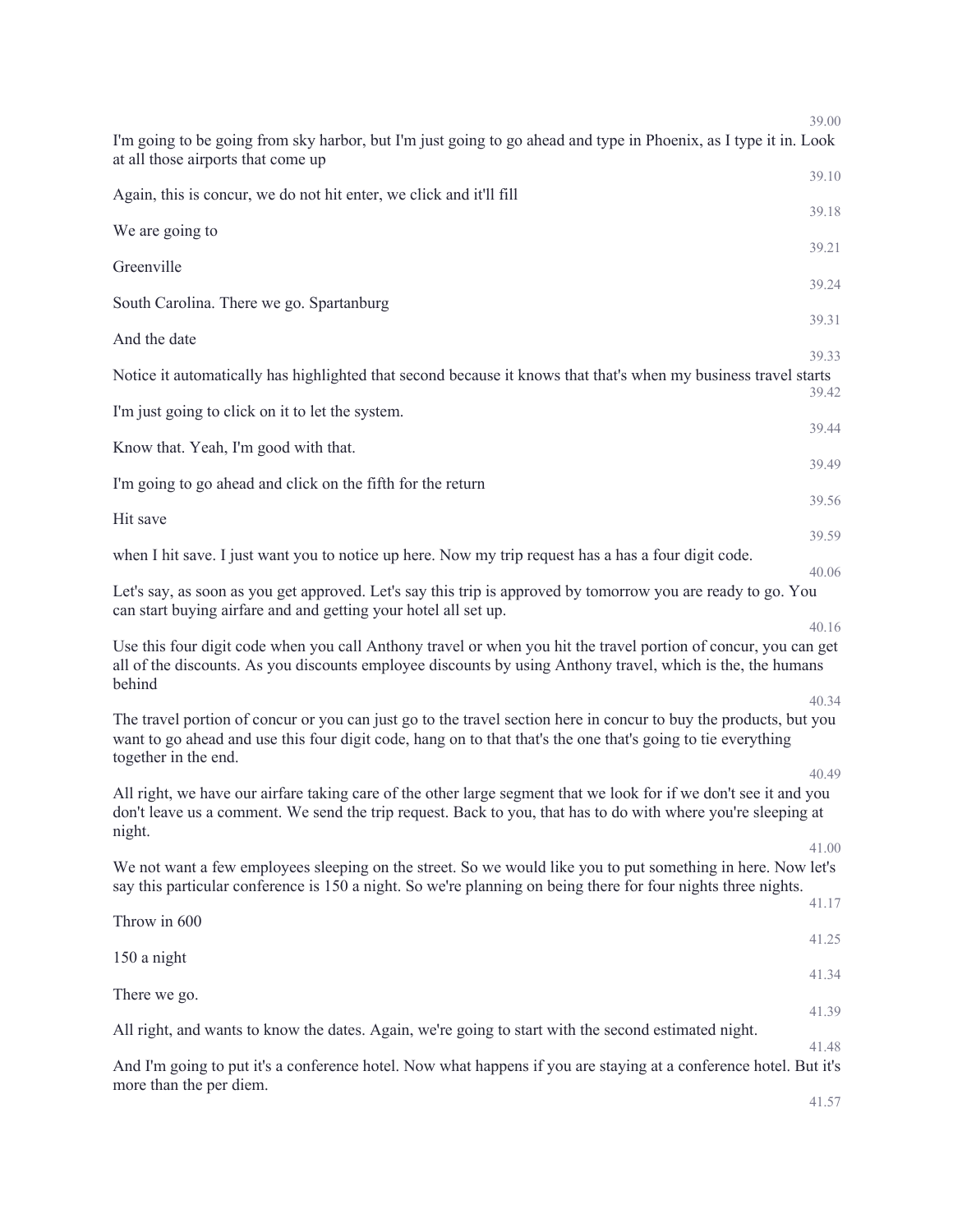| That is going to be the only exception that ASU is going to have for going ahead and covering that cost that is<br>more than the per diem cost if you do not check conference hotel, then we have to just shoot it on down to the<br>actual per diem amount                 |       |
|-----------------------------------------------------------------------------------------------------------------------------------------------------------------------------------------------------------------------------------------------------------------------------|-------|
| Now the checkout date. I'm going to go ahead and head home on the fifth                                                                                                                                                                                                     | 42.14 |
|                                                                                                                                                                                                                                                                             | 42.22 |
| Down here is where I'm doing the per diem. What was that                                                                                                                                                                                                                    | 42.30 |
| Yeah overflow. So the question was, if the conference hotel is booked and you have to use an overflow hotel.<br>Is that acceptable.                                                                                                                                         | 42.38 |
| It is please provide comments about it because we do look at conference information and if the hotel you stay<br>at is not listed, then we don't know what you've done. So you just need to let us know.                                                                    |       |
| On the per diem. This is where I'm just going to go ahead. I'm going to click either. Notice that where I'm<br>going, is not here.                                                                                                                                          | 42.54 |
| So I'm going to put in South Carolina.                                                                                                                                                                                                                                      | 43.03 |
| And then I'm going to look for my city.                                                                                                                                                                                                                                     | 43.08 |
|                                                                                                                                                                                                                                                                             | 43.16 |
| Not seeing it. I'm gonna go ahead. Grab Charleston. Obviously, I do not know.                                                                                                                                                                                               | 43.22 |
| South Carolina really well, but we're going to go with it for the purpose of the test. There we go.                                                                                                                                                                         | 43.28 |
| Now we've saved that here I can allocate funds, I can delete my entry or I can modify. So if you need to make<br>any edits or revisions and always hit that                                                                                                                 |       |
| We're good to go. So we're just going to move right on to expenses. Now I know you see these six tabs, but for<br>the trip request and you're the Traveler, which is what we're doing today.                                                                                | 43.41 |
| You're almost done. All you gotta do is finish up this page.                                                                                                                                                                                                                | 43.53 |
| Do some attachments and we're good to go. I want you to notice here. Look, your airfare and hotel from<br>segments, it's already been brought over                                                                                                                          | 43.58 |
| What other kind of expenses. Do we want to see. Well, the big one is going to be a conference registration. So<br>I'm just going to go ahead and type that in here.                                                                                                         | 44.06 |
|                                                                                                                                                                                                                                                                             | 44.20 |
| And I can look down there is a conference registration.                                                                                                                                                                                                                     | 44.31 |
| When I click Save. It's going to be added over here to my list.                                                                                                                                                                                                             | 44.37 |
| The other thing I might want is, I might want a taxi.                                                                                                                                                                                                                       | 44.44 |
| Whatever, I'm typing into this expense type up here. Just going to show me that I can do that. And I'm just<br>going to put in                                                                                                                                              |       |
| 50 bucks. I don't know what the taxi is going to cost, but at least I had some cash aside for it. Are you going to<br>park at the airport at Sky harbor or someone going to drop you off. If you're going to park, you might want to<br>include a reimbursement for parking | 44.53 |
| And parking is about \$12 a night. And I'll just go ahead and save estimated 48 if I'm under that. That's fine.                                                                                                                                                             | 45.13 |
| And then finally, I want to make sure I eat. I like food. I'm going to put in daily allowances here.                                                                                                                                                                        | 45.25 |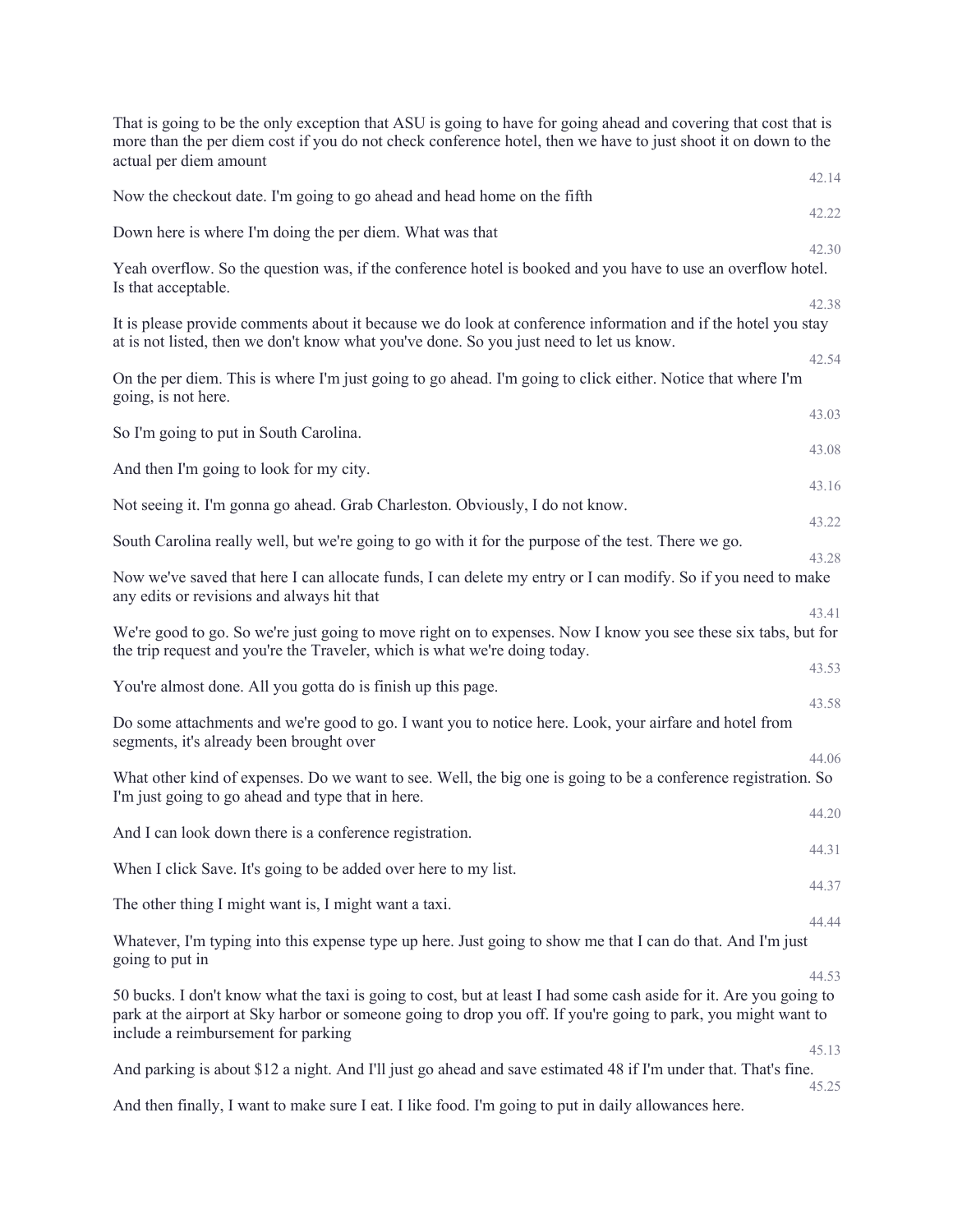|                                                                                                                                                                                                                         | 45.35 |
|-------------------------------------------------------------------------------------------------------------------------------------------------------------------------------------------------------------------------|-------|
| It's so important that back on the header, you did your business travel not personal travel in the business travel<br>dates do you see that it auto fills.                                                              |       |
| It also auto estimates. So again, if I'm back here on the request header and I'm looking at the business travel                                                                                                         | 45.46 |
| begin and end dates that is not where you put personal travel. If you have personal travel dates.                                                                                                                       | 46.01 |
| Put them in the comments.                                                                                                                                                                                               | 46.04 |
| Because the business travel begin and end date does affect your daily allowances.                                                                                                                                       | 46.14 |
| I don't think I saved daily allowances before I took off on that little squirrel trail so                                                                                                                               | 46.21 |
| Put that in again,                                                                                                                                                                                                      | 46.28 |
| All right. All of that shows. Um. Oh, that's good airline fees, you see that if you think you're going to spend 30<br>or 50 bucks on luggage.                                                                           |       |
|                                                                                                                                                                                                                         | 46.35 |
| You can always put that in. Now you don't have to get super picky on putting in each and every expense on<br>this page.                                                                                                 |       |
|                                                                                                                                                                                                                         | 46.43 |
| But what we're looking for is you got to have some sort of reference. If it's a conference have some sort of<br>reference to the conference registration.                                                               |       |
| Have some sort of reference to where you're going to lay your head at night and have some sort of references<br>to how you're going to get there airfare, car, whatever.                                                | 46.52 |
|                                                                                                                                                                                                                         | 47.00 |
| Those big ones that we're looking for. Even if you're not going to ask for that reimbursement later at least let us<br>know you're covered                                                                              |       |
| Let us know if there's an earthquake in the area and the Hilton Hotel goes down that we know you're staying at                                                                                                          | 47.08 |
| the Radisson not the not the Hilton, give us something to go off of so that we can find you.                                                                                                                            |       |
| Make sure you're taken care of. Okay, so this is all set. And now all I need to do is add my attachment                                                                                                                 | 47.18 |
|                                                                                                                                                                                                                         | 47.29 |
| So I'm just going to click attachments up here. I'm going to click attach documents.                                                                                                                                    | 47.36 |
| And browse                                                                                                                                                                                                              | 47.43 |
| It's gonna be here. Thank you.                                                                                                                                                                                          | 47.47 |
| Alrighty, so right here. Global Learning Conference. That's my brochure. So please understand in the travel<br>policy, it asked for a brochure. There was a day and time that some of you may not remember where actual |       |
|                                                                                                                                                                                                                         | 48.01 |
| trifles were usually typed up for different kinds of conferences. Now you just go to the website you pull up the<br>website you're right click it and you save it to your desktop. So you have that attachment          |       |
| I hit upload                                                                                                                                                                                                            | 48.18 |
| And that is done and now I just want to make sure that I have my approval email from my                                                                                                                                 | 48.22 |
|                                                                                                                                                                                                                         | 48.30 |
| Supervisor. This is literally how simple it is. I want to attend the XYZ conference. These are the dates of the<br>conference. This is where it's located                                                               |       |
|                                                                                                                                                                                                                         | 48.40 |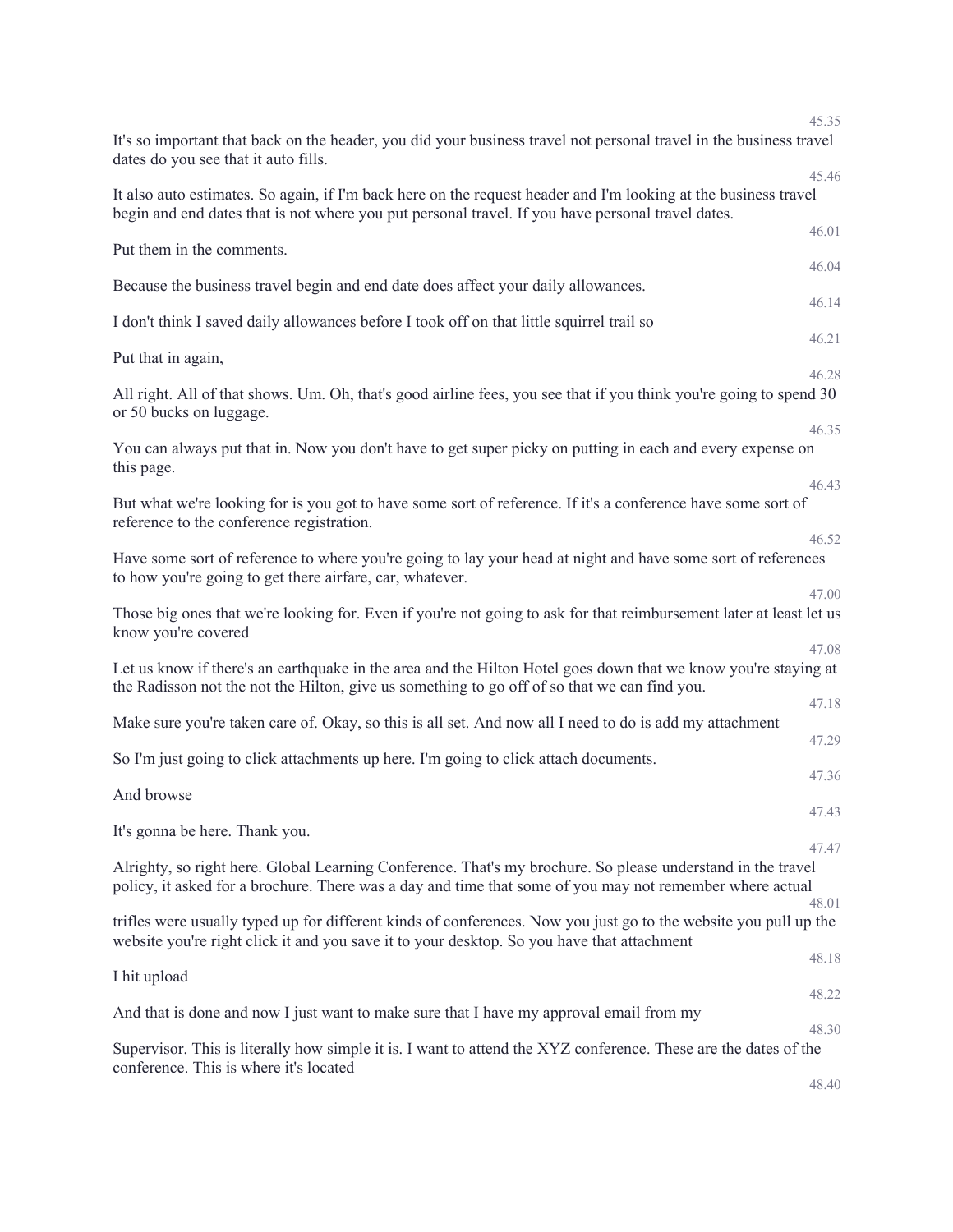This is my plan on leaving in and returning. I'd like to use department funds my classes are going to be covered by whatever. Do I have your approval to attend and approved. That's all we need, save it as a PDF attach it to your request. 49.05 Here again, just browse 49.10 Grab my approval. 49.13 Upload it 49.16 And close 49.21 . So as simple as that. You now have everything you need for your trip request. 49.29 It's the approval flow. 49.32 And if you don't know who your cost center manager is who are you supposed to send this trip request to you may get it all done and you think, Oh for Heaven's sake, who do I send it to 49.43 Well, if you just hit your asterisk a list is going to come up again. I'm on the test site so it doesn't show everyone's names. If you are here on the west side, just go ahead and put in Lori hands down. She's the one that that usually distributes 50.00 The workflow for the trip requests for this particular test, I'm literally just going to grab Lori Beene 50.10 And I am all done. If I want to I can go ahead and print this from work day for my own files, my own records, I can print my attachments. So I know what I actually attached 50.25 I can check my attachments. I think I attach them, are they all there. Well, yes, everything's there, approval letter, the brochure. We're good to go. 50.40 And and yes and it's yes we will we will communicate with you. Now I just hit Submit Request 50.50 Going to tell you it's been successfully submitted, it takes you automatically back to all of your open requests. So if you are someone who likes to travel a lot, you will see several different 51.03 Trip requests. And so you see the request name here that's backup that header where you name the trip, whatever you want, because it's for your records. So I know by looking at this test A that's what I was playing with last night at home test B is what we're doing here today. 51.19 Here's my request ID so that I know when I want to go ahead when I get the approval and I'm ready to buy those airfare tickets or I'm ready to go ahead and reserve that hotel. 51.29 I have my request ID right there to go ahead and give to Anthony travel or to use when I'm on that travel page right here. So with that we are all done. Do any of you have any questions. 51.43 For you… 51.47 Well you gotta we have to have a preliminary 51.52

Yeah, for your actual request for the trip request, you do need to have a little bit you need you need to do just a little bit of research. Now, when you're on ASU travel